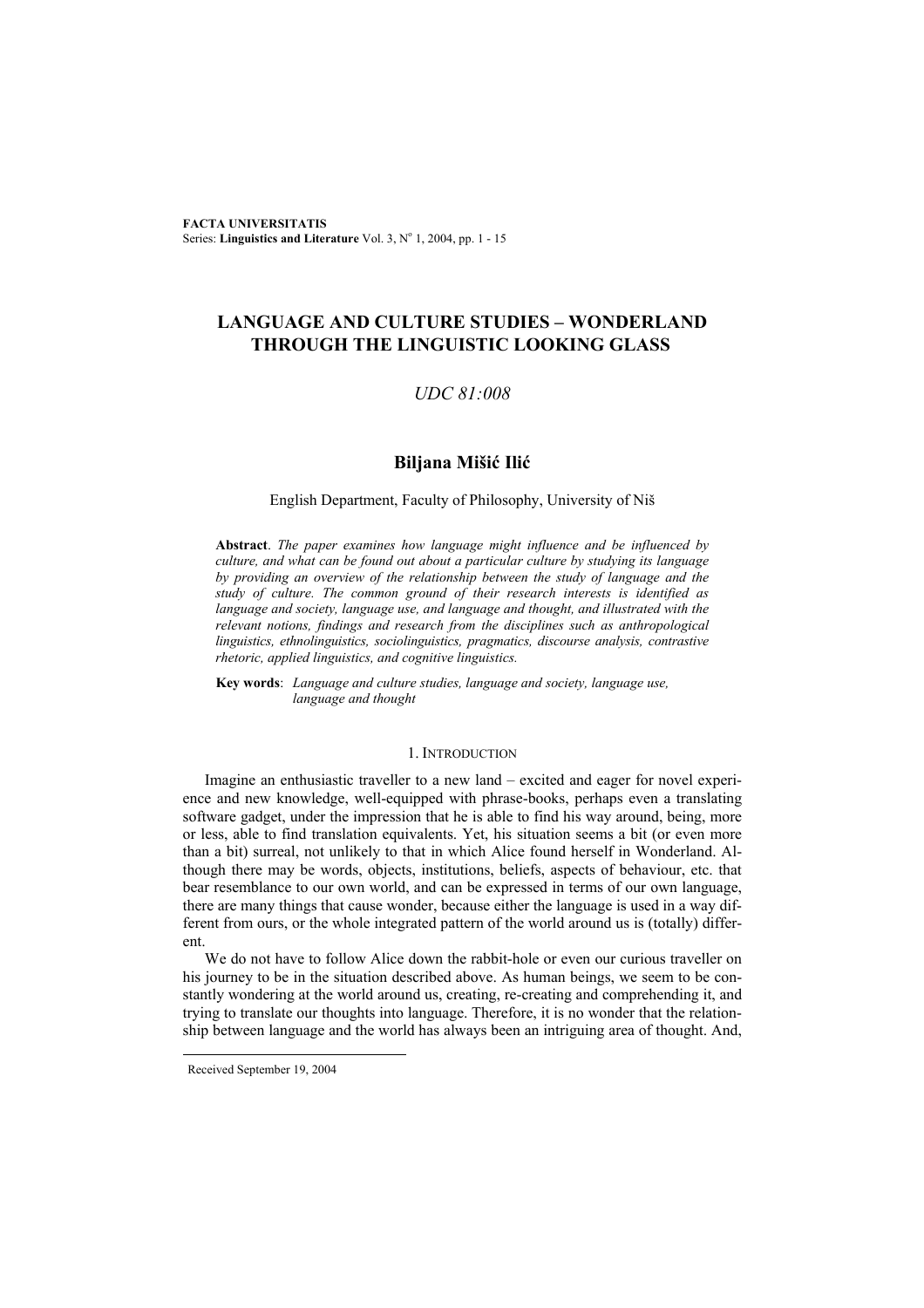from the first part of the  $20<sup>th</sup>$  century, booming into the past few decades, the study of language and the study of culture has become a legitimate, popular and thriving academic pursuit.

The key issues here are whether and how language might influence culture, and what we can find out about a particular culture by studying its language. On a more general scale, we might also be interested in how the study of language structure and functions can be used as a model for other semiotic systems. Looking at the other side of the same coin, we may ask to what extent the knowledge of a particular culture is a prerequisite for interpretation of words, linguistic expressions, and whole discourses.

This paper is an attempt to provide an overview of the relationship between the study of language and the study of culture and some common ground of research interests such as language and society, language use, and language and thought.

# **1.1. Language and culture studies**

Defining culture or just providing references to at least some of the major literature dealing with it goes far beyond the aim of this paper. For our purpose it will suffice to quote a few dictionary definitions and point to the main elements of the relevant senses of the word. Thus, Merriam-Webster's Collegiate Dictionary, as 5a/, defines culture as 'the integrated pattern of human knowledge, belief and behaviour that depends upon man's capacity for learning and transmitting knowledge to succeeding generations'. Another usage in the same dictionary, stresses the social aspect of culture and defines it as 'the customary beliefs, social forms, and material traits of a racial, religious or social group'. The OED, in a similar vein, states that culture is ' a particular form, stage, or type of intellectual development or civilization in a society; a society or group characterized by its distinctive customs, achievements, products, outlook, etc.' It almost goes without saying that there can hardly be any learning or transmitting knowledge or intellectual development without language. Nor can a society or a group function without language.

On the other hand, the study of language, or, more precisely, the scientific study of language, is the domain of linguistics. According to the linguist's focus and range of interest different branches may be distinguished. The traditional areas of historical, theoretical and descriptive linguistics, with their subfields of phonology, morphology and syntax is what is usually considered the 'core' linguistics. In the past fifty years or so, the overlapping interests of linguistics and other disciplines resulted in the setting up of new branches, sometimes popularly called 'hyphenated', to stress their interdisciplinary nature. Among them, some of the most prominent ones are psycholinguistics, neurolinguistics, anthropological linguistics, sociolinguistics, text linguistics, cognitive linguistics, and applied linguistics, and it is primarily in some of these fields that we should look for the research focused on the relationship between language and extralinguistic elements which may be subsumed under the term 'culture'.

Combining the areas of study, language and culture, we come up with a seemingly ambiguous phrase 'language and culture studies'. It is actually the title of an academic course which is offered at many universities, especially in the USA, and is, most unambiguously and undisputedly, devoted to the study of the relationship between language and culture. Mostly, it is an introductory course, a prerequisite for higher courses such as Linguistic Anthropology, Sociology or even Cognitive Studies. The structure of the course may vary, as well as the particular points of emphasis, but they are chiefly com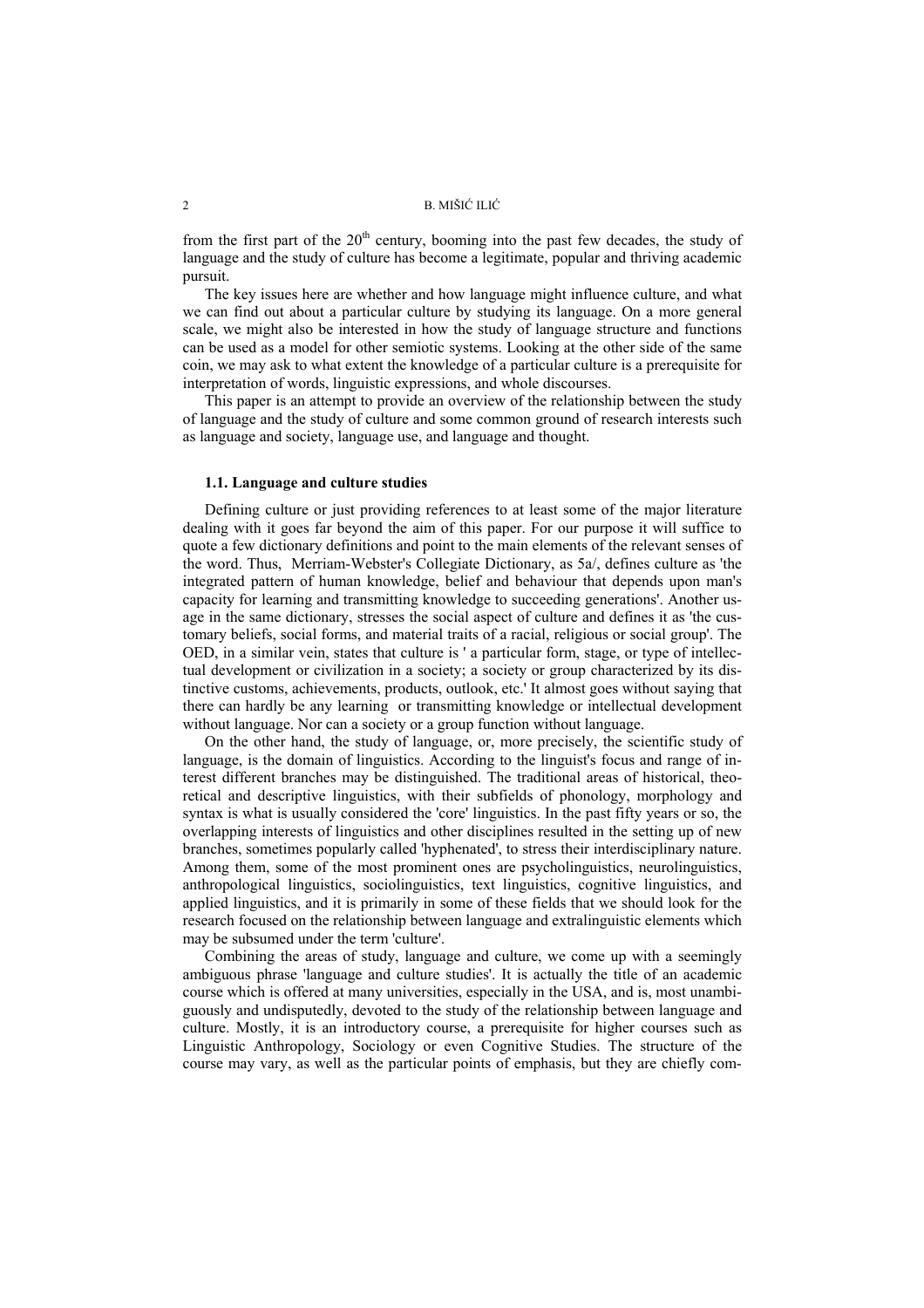parative and examine the ways different cultures and languages represent, organize and express thought, knowledge and emotion, discussing topics that range from the culturally specific to the universal. In their more ambitious versions, these courses also offer a broader perspective on the importance of theories of language for explaining and understanding culture across multiple disciplines, including social and literary theories (to the extent they focus on culture and performance).

## 2. LANGUAGE AND SOCIETY

From the above definitions of culture it can be noted that one of the central elements in them is that culture is realized within society or a social group. Probably the most important instrument of socialization that exists in all human societies and cultures is language. It is largely by means of language that one generation passes on to the next its customs and beliefs, and by which members of a society come to be aware of their place in it. Some of the major disciplines studying society and man's position in it are sociology, anthropology and ethnology. The area where they touch upon language is the true province of linguistic disciplines such as anthropological linguistics, sociolinguistics, and ethnolinguistics.

### **2.1. Anthropological linguistics**

l

Anthropological linguistics is usually what one first thinks of when talking about the relationship between language and culture. It studies language variation and use in relation to the cultural patterns and beliefs and relies heavily on theories, methods and findings of anthropology (Heč 1979). The beginnings are associated with the work of the anthropologist Bronislaw Malinowski and his research among the natives of the Trobriand Islands. In order to investigate the social aspects of these communities Malinowski found it crucial to study their language behaviour. He enriched linguistics with the idea that language is a mode of action rather than a countersign of thought, as well as with the terms such as 'phatic communication' and 'context of situation'. The first one refers to the fact that language is sometimes not used for conveying thought and exchanging information, but simply for maintaining social and personal rapport, like in exchanging greetings or soothing a child. The second one, context of situation<sup>1</sup>, refers to treating a living language as it is actually used by people, fitted into their everyday activities as their inseparable part. However, Malinowski tended to consider this aspect of language more important for 'primitive' languages and societies. This somewhat suprematist and judgmental attitude was soon abandoned in favour of the more objective approach inspired by the work of the sociologist Emile Durkheim and his functionalism, as well as earlier by American anthropologist Franz Boas in his studies of American Indians. Boas had an enormous influence on the development of American linguistics by postulating methods for describing speech patterns of American Indian languages, a work later carried on and perfected by Edward Sapir and his followers.

<sup>&</sup>lt;sup>1</sup> Deriving from Malinowski, in the linguistic theory of the British linguist J. R. Firth the term 'context of situation' came to mean primarily part of the linguist's analytical apparatus, relating features of the external world to different levels of linguistic analysis (phonology, grammar, semantics) of utterances.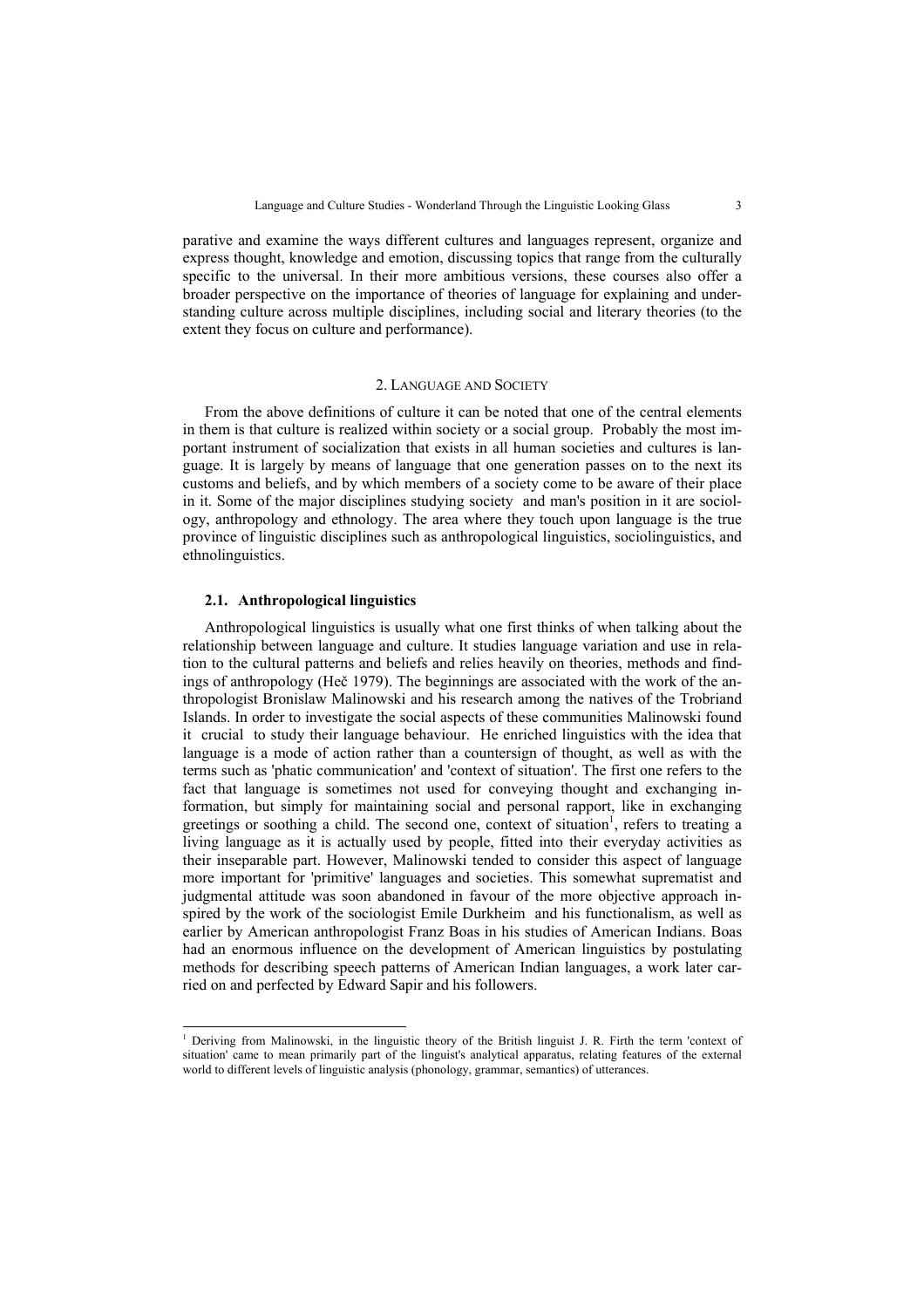Some of the most common topics of anthropological linguistics deal with the way some linguistic features may identify a member of a (usually primitive) community within a particular social, religious or kinship group. Indeed, the structure of kinship is one of the prime topics where anthropologists heavily draw upon linguistics, i.e. vocabulary. Is there any cultural significance in the fact that Serbian, for instance, has a far richer kinship vocabulary than English? Comparative approach can here prove insightful too (cf. Vuković 1980).

The much-cited examples of the extensive vocabulary for 'snow' in Eskimo and 'camel' in Arabic were often used to prove (or, more recently, disprove) the correlation between vocabulary differences and cultural differences, but the correspondence is far from being simple and clear-cut. Even less is the association between one's thought and perception of the world as determined by one's language, as advocated by the proponents of American anthropological linguistics Edward Sapir and Benjamin Lee Whorf, in their theory of language relativity, which is going to be discussed in the fourth section of this article.

Contemporary anthropological linguistics still has plenty of uncharted territory to explore. The most massive and detailed research is being carried out on the indigenous languages of Latin, Central and North America (Silver and Miller, 1997, Gnerre 2000, Sammons and Scherzer 2000, *inter alia*) and to a smaller extent, Africa (Webb and Kembo-Sure 2000).

The term linguistic anthropology is sometimes used interchangeably with anthropological linguistics, but more specifically it refers to a much broader area, including not only mother disciplines of anthropology and linguistics, but also sociolinguistics, discourse analysis, paralinguistics, cognitive anthropology, and literary studies (cf. Salzmann 1993, Duranti 1997, Shaul and Furbee 1998, *inter alia*). The scope of the subject-matter covered by linguistic anthropology is well-illustrated by the variety of topics and analyzed languages in the leading journals in the field, *Anthropological Linguistics*, and the *Journal of Linguistic Anthropology*.

Regarding this linguistic discipline it should be noted that the link between linguistics and anthropology dates back to the structuralism of Ferdinand de Saussure, which laid the basis for a new approach in sociology and anthropology, having made the study of language the model for the study of other systems. De Saussure's rejection of the old philologists' idea of 'superior', 'more perfect' or 'primitive' languages was paralleled in the anthropologists' idea that culture is not something that is disseminated from the master races, and thus the culture and institutions of a 'primitive' society should be looked at from the standpoint of their functionality to those societies. Also influential was de Saussure's idea of language as a system of mutually defining entities and, especially, his theory of meaning with the notions of signifier, signified, and sign, where meaning is not accorded by a simple correspondence of a sign to an external object, but by the relation of the sign to the whole code of signification. Anthropologist Claude Levi-Strauss suggested that not just language, but culture itself could be looked upon as a code of meaning in de Saussure's sense, its different aspects interacting and supporting each other, and in that way he was able to develop a fuller understanding.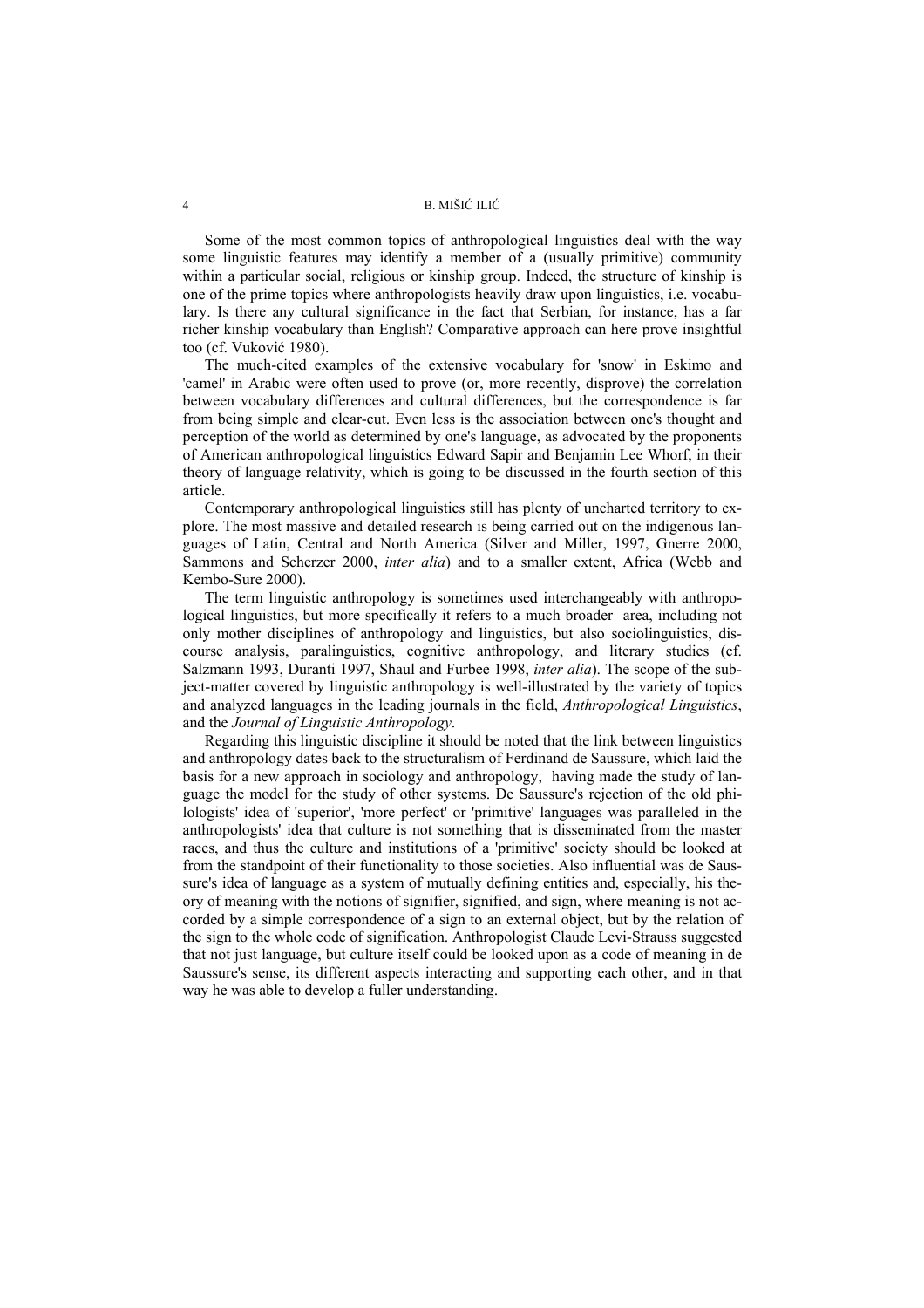Language and Culture Studies - Wonderland Through the Linguistic Looking Glass 5

#### **2.2. Ethnolingustics**

Overlapping to some degree with anthropological linguistics and sociolinguistics is ethnolinguistics, which studies language in relation to the study of ethnic groups and behaviour. The chief notion is language as the mode of ethnic identity, as in, for instance, the manifestation of ethnicity through specificities in use of a particular language variety, or in the choice of language variety for communicating with another ethnic group. Language is an important indication of ethnic and nationalistic movements because it is a very obvious characteristic of the life of a community and an extremely far-reaching one. The issues of ethnic identity are most often related to the demands and needs of ethnic minorities within a larger community (such as immigrants, or in ethnic tribal strife, etc.), and to some primarily sociolinguistic issues such as bilingualism and societal multilingualism.

Nevertheless, in spite of the strong and obvious link between language and ethnicity in many communities, there is no simple equation. To illustrate with a very close example: despite the indisputable linguistic similarity between Serbian and Croatian, which linguistically still identifies them as a single language, the conflicting ethnic and nationalistic consciousness, which culminated in separate states in the 1990s, led to the official establishing of as many as three (Bosnian included) separate languages (Bugarski 2001). This situation is quite opposite from, for instance, English, a single language used by markedly different ethnic groups (Catholic and Protestant communities in Northern Ireland) and nations (British, Australian, Canadian, etc.). Needless to say, sometimes it is very difficult to dissociate ethnolinguistic theory and especially empirical research from current political issues (Bugarski 1997a, 1997b, Bamgbose 1991, *inter alia*).

The term ethnography of speaking (communication) sometimes means the same as ethnolinguistics, but, more specifically, it usually refers to an anthropological approach to the study of language use, developed by D. Hymes (Hajmz 1980), which is based on the actual observation of speech in the act of communication, the speech event. Hymes's model of communication proved to be of major value to sociolinguistics and discourse analysis.

#### **2.3. Sociolinguistics**

While anthropological linguistics and ethnolinguistics focus on the relationship between language and some particular aspects of social life and social roles, sociolinguistics is supposed to investigate all aspects of this relationship in the society as a whole. With the starting assumptions that all language events consist of a piece of language in a social context and that every different social context determines a particular form of language (Stockwell 2002:5), the potential scope of sociolinguistics is enormous. It studies how language is used in a living and complex speech community, from micro sociolinguistic issues dealing with correlations between language variation and use and social groups and situations, to macro sociolinguistic issues such as social attitudes to language, the patterns and needs of national language use, etc. The latter approach, which focuses more on the role of language in society and suggests a greater concern with sociological rather than linguistic explanations, is also known as the sociology of language.

One of the key issues here concerns multilingualism and bilingualism, in a social group as well as in an individual speaker, as the most obvious cases of language varia-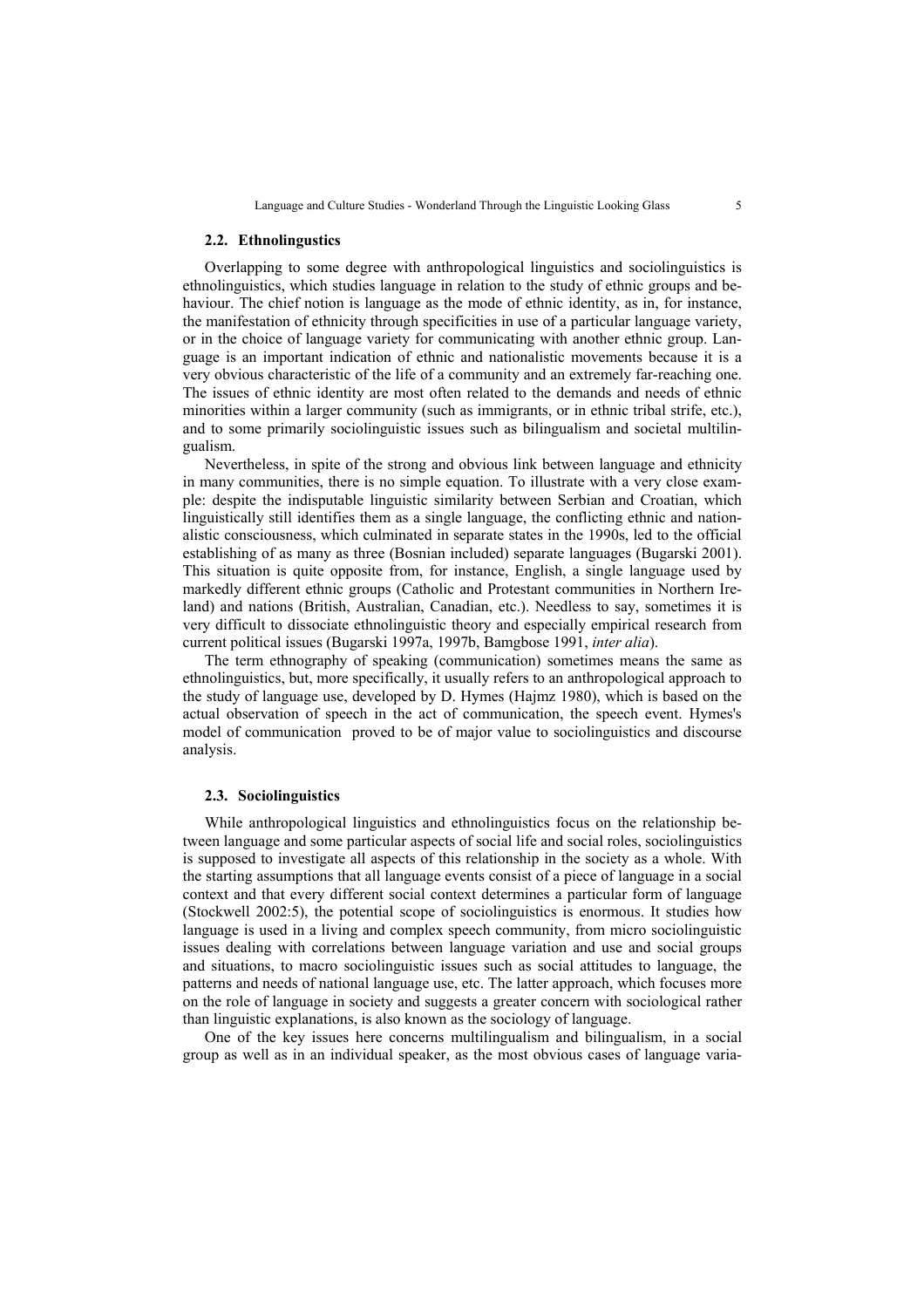tion. To the already discussed relation between language and ethnic identity, language rights of minorities, and political factors accompanying these issues, we should add the notions of pidgins and creoles, standard and vernacular languages, language loyalty, diglossia, code switching and code mixing, and language accommodation. They basically refer to various social situations and language behaviours where the speakers are exposed to or forced or willing to use more than one language, or a variety of language or speech.

Some further manifestations of language variation are sometimes less obvious to identify distinctly. They include regional dialects and social dialects, reflecting that in many communities it is possible to tell from a person's speech not only where (s)he comes from but also what class (s)he belongs to, although there seems to be a general tendency that the speech of the higher classes demonstrates less regional variation (cf. Trudgill 1990, Labov 1966, 1972, 2001).

Also important is the gender-related language variation, the field of study which has especially flourished in the past couple of decades. There are various ways in which the linguistic behaviour of men and women from the same speech community differs – pronunciation, vocabulary, conversational practices, etc. For example, several studies have found that women tend to be more polite, and use more of the standard forms of language, which is frequently explained by their social class awareness, their role in society, or their status in general as a subordinate group (Coates 1986, 1998, Holmes 1995, Tannen 1996).

While these aspects of the socially relevant language variations focus mostly on language users, their ethnicity, gender, social background, etc., there are some aspects which primarily focus on language use, reflecting particular contexts. The way people talk in court, in school, at business meetings, for instance, is more formal than the relaxed language they use at home or with people they know well. Similar differences are noticeable when we speak to people of a different age or social group. Such language variations, are generally known as style, or stylistic differences, although the term register is also used. However, it is better to restrict the latter term to distinctive styles shaped by functional demands of specific situations or occupations – a sports announcer talk, for instance, or a group of specialists, e.g. cardiologists, computer programmers, carpenters, etc., talking about their specialty.

Stylistic differences have been mainly studied with reference to the addressee – their age or social group. For sociolinguists especially interesting has been the issue of politeness, the notion developed by pragmatists (Brown and Levinson 1987), which refers to showing awareness of other people's public self-image (face) and can be manifested as positive (showing solidarity) or negative (accepting another's right not to be imposed on). In communication speakers make appropriate linguistic choices in the light of their relationship to the addressee, in order not to make them uncomfortable. In all societies there are sociolinguistic rules for, for instance, polite acceptance or refusal, greetings, conversation topics, forms of address, and these differ cross-culturally. What is acceptable, even desirable linguistic behaviour in one society may be unsuitable, even taboo in another. These differences may seem totally random, but they are actually closely connected with different social values and attitudes of different societies.

One of the most obvious forms of politeness are the forms of address, reflecting social relationships along the social dimensions of distance or solidarity and relative power or status. From Brown and Gilman (1960) on, numerous studies have investigated forms of address, providing significant insights into social structure, social values and social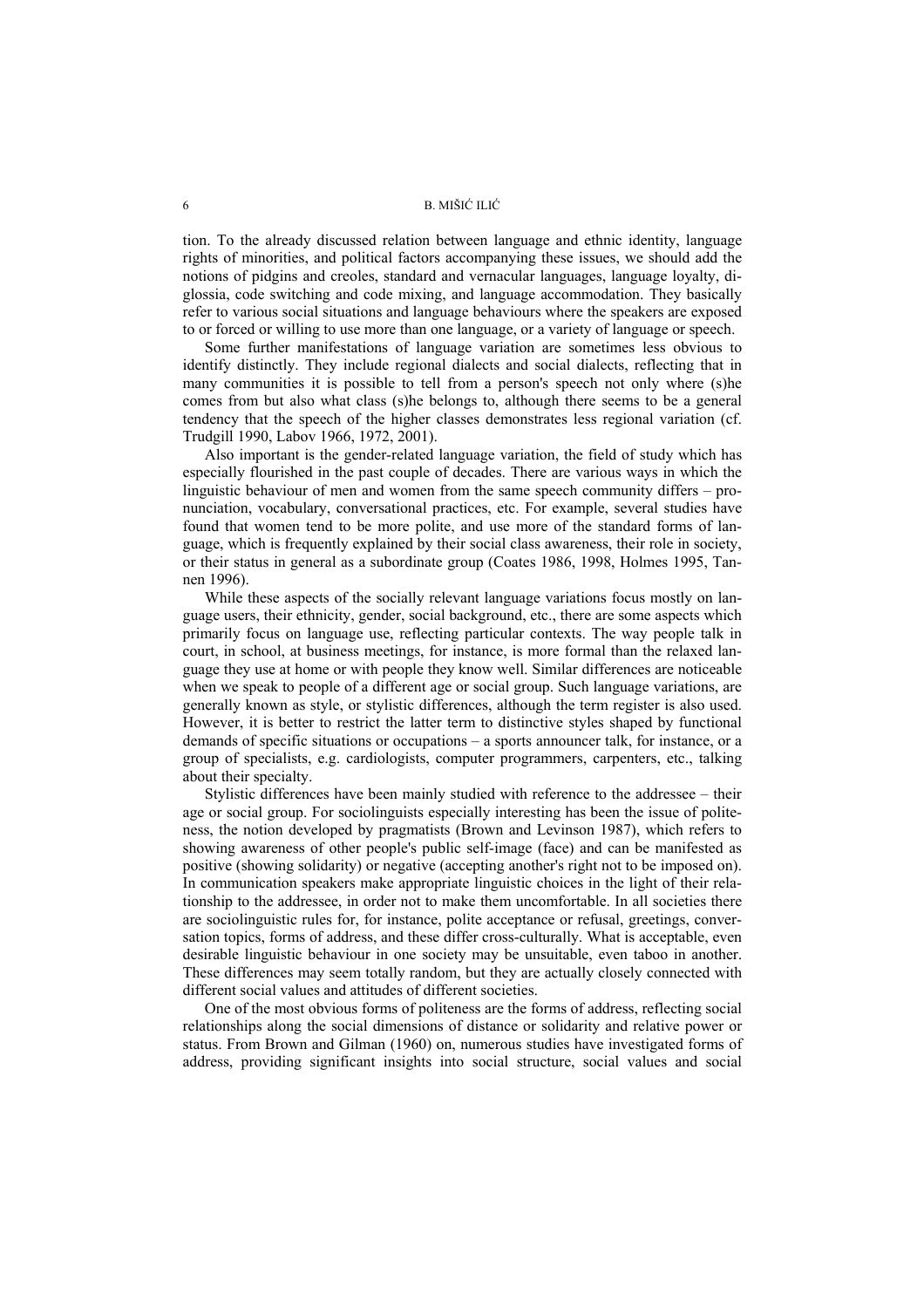changes (cf. Ervin-Tripp 1972, Vidanović, Mišić Ilić *et al.* 2000, *inter al*.). The choice range between using the first name and the T-pronoun ( $2<sup>nd</sup>$  person singular) to the title + last name formula and the V-pronoun (honorific form, in many languages  $2<sup>nd</sup>$  person plural) varies not only across different languages and societies, but across social groups of the same society, and through time. For example, the fact that in a certain society V/title+(last) name is used not only for older relatives but for parents as well, explained by Brown and Gilman's model (1960) will tell us that it does not indicate only respect for, but also the distance and power of the addressee. Or, the insistence on T/first name address in most American-based multinational companies is a sign not of personal friendships or lack of politeness but of the striving for company solidarity and unity, insistence on shared attitudes and values regardless of the differences in professional status.

From the point of view of this article it is important to ask what correlations between a language variable and a particular social aspect tell us about a particular society and culture in general. How are the obtained data to be interpreted in order not to be just comparative lists with value judgments and impressionistic explanations? For this purpose, sophisticated research methodology, as well as a theoretical model is needed, the one which can place the data in a broader social and cultural perspective.

#### 3. LANGUAGE USE

Although generally speaking both the previous section and this one deal with language use, the perspective is somewhat different. 'Language and society' emphasized the factors of the social context which affect the use of language and the disciplines studying it, whereas this section will focus on disciplines which examine particular aspects of language use – interpretation of meaning in use (pragmatics), the structure of larger chunks of language (spoken or written) in some context (discourse analysis), written and oral communication across languages and genres (contrastive rhetoric), and various areas of applied linguistics, in particular foreign and second language teaching and communication.

#### **3.1. Pragmatics and Discourse Analysis**

The most general area of the study of language from the point of view of its use is pragmatics. It is primarily concerned with language users – the choices they make, the constraints they encounter in using language in social interaction, the effects of their use of language on other participants in an act of communication.

In the early days of the discipline the major work was done by philosophers interested in philosophy of language, logic, meaning and extralinguistic reality. On its linguistic side, pragmatics shares the interest in the study of meaning with semantics, but widens the scope. In its linguistically-oriented version, called pragmalinguistics, it deals with those aspects of context which are formally encoded in the structure of a language. On its social end, it is related to sociolinguistics, so that the term sociopragmatics is used, and it studies how the conditions of language use derive from the social situation, most of which have been mentioned in the previous section of this article.

Rather than exploring the meaning of words and utterances by themselves, pragmatics deals with what is it that people mean by their utterances in a particular context and how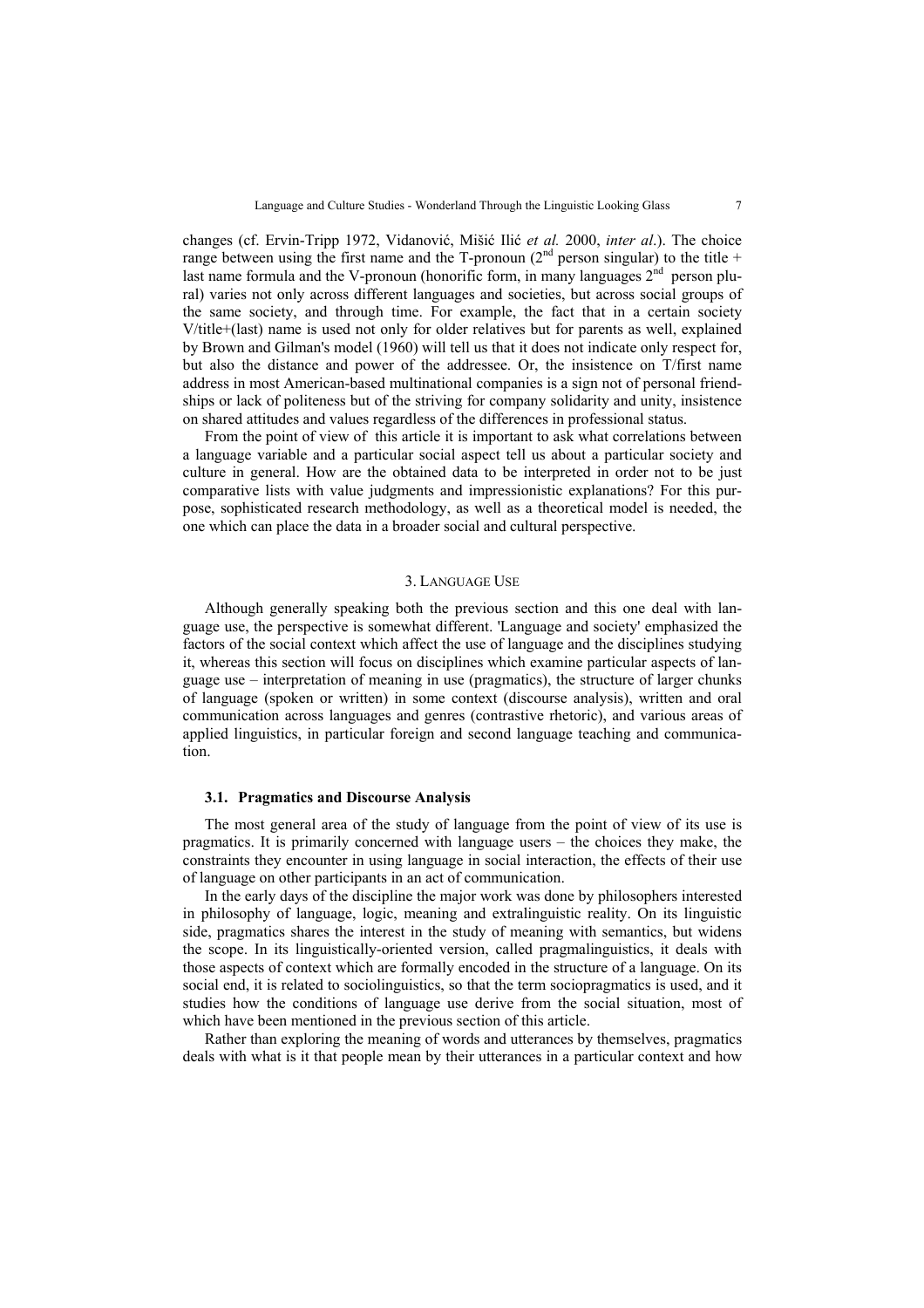what is said is influenced by the context (the setting, the circumstances, the participants, the distance or closeness (physical, social, conceptual) between them).

While talking, people do not only produce meaningful utterances, they also perform actions via those utterances, which are known as speech acts – apologizing, promising, complaining, complimenting, inviting, etc. This can be done directly or indirectly. The speech act theory (Searle 1992) states that producing a meaningful utterance is usually more than producing a meaningful linguistic expression (a locutionary act). Speakers produce utterances with some kind of purpose in mind (illocutionary act), the communicative purpose, known as illocutionary force. A declarative sentence "There's some orange juice in the fridge" may thus be meant as a statement, offer, explanation, apology, etc. Of course, whoever utters that sentence, assumes that the hearer will understand the intended effect, the perlocutionary effect. Whether these three aspects of a speech act will coincide and whether the intended illocutionary force will be recognized by the hearer is a matter of practical concern in everyday life and deserves a considerable caution in actual communication. In the study of pragmatics it deserves a lot of research, particularly cross-culturally.

Pragmatics also explores invisible meaning – how a great deal of what is unsaid is recognized as part of what is communicated. Speakers assume that certain information is already known to their listeners, that there is a degree of shared knowledge. For many years pragmatics was predominantly concerned with the logical analysis of two aspects of this phenomenon, presupposition and entailment. The former refers to something that the speaker assumes to be true before he makes an utterance, while the latter is something that logically follows from what has been asserted by the utterance.

Entailments should not be confused with another important type of implied, additionally conveyed meaning, called implicature, for many linguists one of the central issues in pragmatics. While entailments can be interpreted purely by means of a logical analysis, implicatures require some cooperative behaviour on the part of the listener. The assumption of cooperative interaction in communication was stated in terms of the cooperative principle and elaborated in four sub-principles, the maxims of quantity, quality, relation, and manner (Grice 1975). For most part, people normally provide the appropriate amount of information (quantity), they do not lie (quality), they stick to the point (relation), and try to be as clear as possible (manner). However, deliberate violation of the maxims (flouting) does not necessarily mean the faulty or unsuccessful communication, but, on the contrary, listeners still assume that the verbal interaction is cooperative and make inferences of what is conveyed, implied via conversational implicatures, rather than of what is merely said by the linguistic expression. Again, in cross-cultural communication, the sociopragmatic etiquette concerning the degree of (in)directness, and the responsibility on the part either of the speaker to be as straightforward as possible or on the part of the listener to make much more interpretation effort to infer the meaning is an issue very much worth investigating.

Closely connected with pragmatics, so much that topics frequently overlap and are treated in the same book (Yule 1996, Cutting 2002), is discourse analysis, a discipline that covers an extremely wide range of topics. They both study language in use and focus on context (physical, social, and socio-psychological factors), larger stretches of language (spoken and written discourse) which are unified and meaningful, i.e. coherent and relevant, and the functions of verbal interaction. The most influential approaches to discourse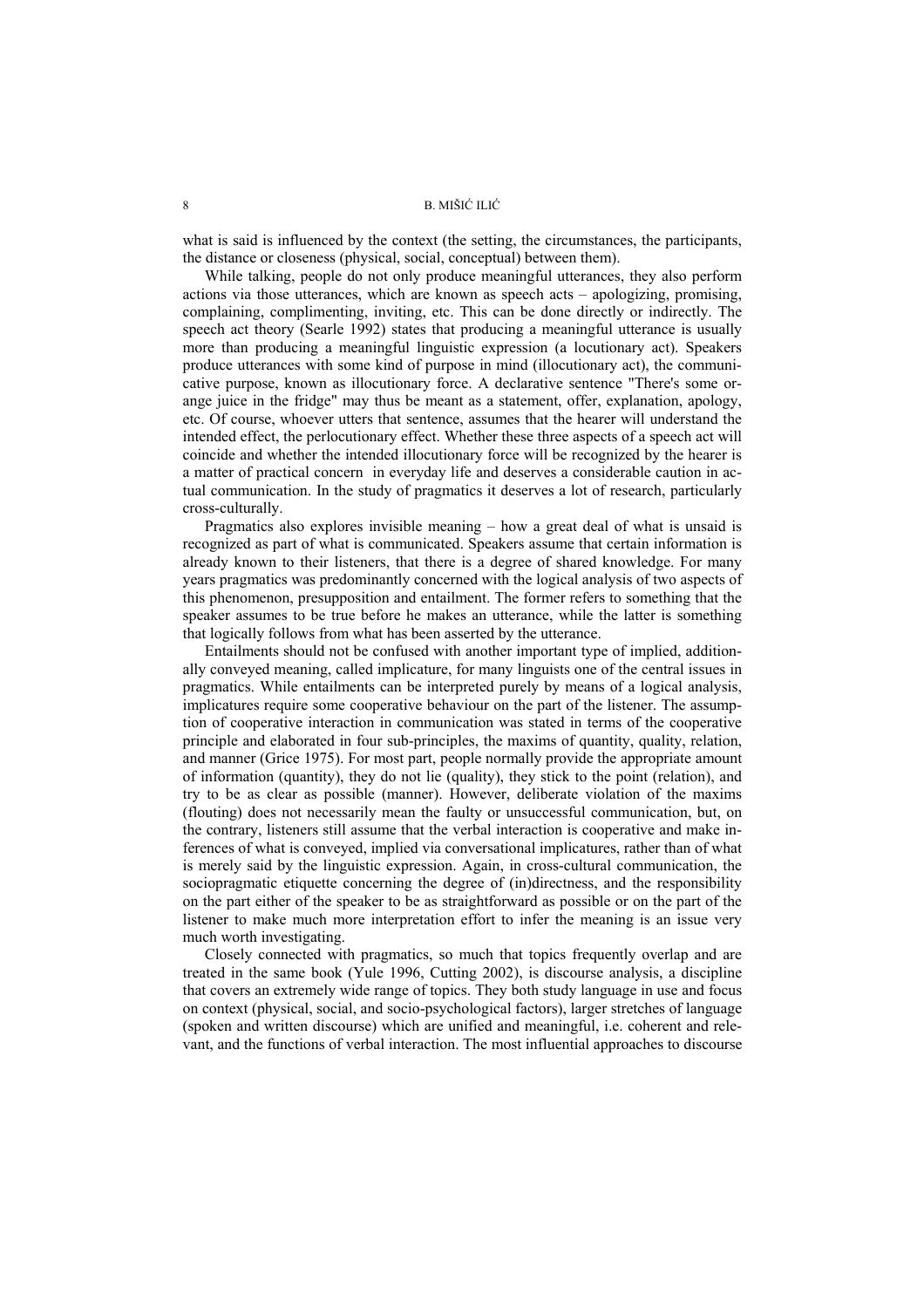analysis are the study of exchange structure (Sinclair and Coulthard 1975) and conversation analysis (Cook 1989).

While discourse analysis puts the main emphasis on the structure of written and spoken discourse (text and conversation), and sociopragmatics on primarily social concerns of interaction and conversation analysis, the pragmatic approach to discourse analysis would pay more attention to psychological concepts such as background knowledge, beliefs and expectations of the speaker and the listener.

Most of our ability to interpret the unsaid, to 'read between the lines', is based on some pre-existing knowledge structures, familiar patters from previous experience, generally known as a schema, or, more often in plural, schemata. It is almost inevitable that our schemata for making sense of the world will be culturally determined, by the contexts of our basic experiences. The study of different expectations about the ways in which meaning is constructed by speakers from different cultures is the domain of contrastive pragmatics, sometimes also called cross-cultural pragmatics.

Some chief notions of pragmatics and discourse analysis such as cooperative principle, types of speech acts, turn-taking in conversation, based on primarily general middleclass Anglo-American cultural background, in cross-cultural pragmatics need to be reassessed. For instance, certain cultures show a preference for being as little informative as possible, for allowing long silence intervals in conversation, or they interpret concepts like greeting, thanking, complimenting, apologizing, etc, in a way substantially different from ours. It is the task of the researcher to step out of his/her own ethnocentric perspective while dealing with these intriguing issues, as some among the numerous studies in this area have managed to do (Gumperz 1982, Blum-Kulka, House and Kasper 1989, Wierzbicka 1991, *inter al*.).

#### **3.2. Contrastive Rhetoric**

Contrastive rhetoric is a relatively new discipline in comparative linguistics whose foundations date back to the article 'Cultural Thought Patterns in Intercultural Education' by R. Kaplan (1966), where he, using the method of text analysis, analyzed essays written by students from various speech communities. The main hypothesis of contrastive rhetoric is that written texts exhibit culture-specific discourse patterns. They can be reflections of different thought patterns caused by the internal logic of a particular culture, but also by different writing conventions learnt and acquired in a particular culture (Kaplan 1988).

Texts of a similar nature are analyzed in order to examine closely language patterns that exist in a particular speech community. Comparing these patterns with those from other languages, we get significant insights about our own cultural heritage compared to others. This should, hopefully, result in more successful communication at the level of international written communication, thus avoiding socio-pragmatic failure and meeting cultural expectations of the audience (cf. Bloor and Bloor 1991).

The main research of written discourse was done on the corpus of academic written discourse, from student compositions and essays to scientific research papers and monographs (cf. Connor 1996). English being the dominant language of international communication, there is no wonder that most researchers compared English with other languages or analyzed texts written in English by native speakers of various languages German - Clyne 1987, Finnish – Maurannen 1993, Polish – Duszak 1994, Czech – Čmejrkova 1996, Serbian – Blagojević 2000, *inter al*.)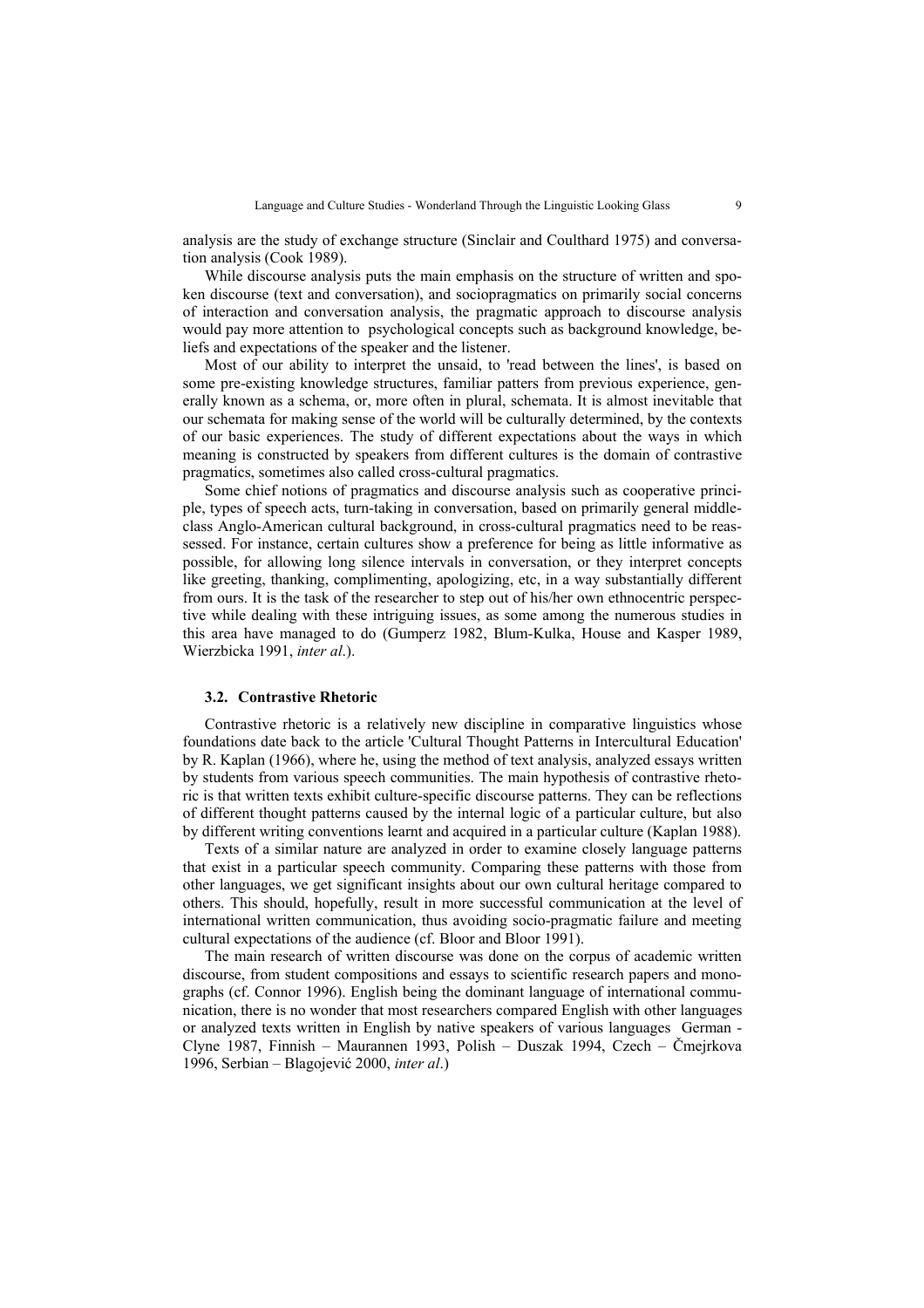From its pedagogically-oriented beginnings, contrastive rhetoric has expanded its field of interest, which now ranges from contrastive text-linguistics (comparing discourse features of various languages and genres), via studying writing as an activity of a particular culture and the writing process in a foreign language, to the contrastive study of different intercultural traditions and ideologies.

### **3.3. Applied linguistics**

The language-related issues arising from its use in various areas of experience can be approached by applying linguistic theories and methods and this is the primary concern of applied linguistics. Though frequently equated with second/foreign language teaching, it actually includes a range of fields such as lexicography, translation, clinical linguistics, forensic linguistics, etc.

Foreign/second language teaching and learning is doubtlessly the most well-developed branch of applied linguistics. The idea that language should not be learnt only as vocabulary and a series of phonological and grammar structures, isolated from its actual use, became a truism a long time ago. The notion of communicative competence, adopted from sociolinguistics, has become a more desirable learning goal than language accuracy. Recently, of both theoretical and practical interests have become numerous (socio)pragmatic studies focusing on various pragmatic aspects of second/foreign language learning and the ways how non-native speakers communicate in a second language (Kasper and Bloom-Kulka, eds. 1993).

Turning from social and pragmatic aspects to culture in the most general sense, books and articles dealing with the content of and approaches to the teaching of target language culture, the role of teachers as culture bearers etc. are far too numerous to be mentioned (Kramsch 1993, Tomalin and Stempleski 1993, Hinkel (ed.) 1998, *inter al.*). However, relatively recently there has been a shift from emphasizing the understanding of the culture of the target language, to the rising emphasis on intercultural dimensions of language learning and communication between learners, non-native users, and native speakers.

From the point of view of a foreign language teacher of the most-widely taught and learned language, English, this shift has been evident in the changed teaching materials by leading ESL/EFL publishers, moving away from the ethnocentric position of the British/American English language and culture to that of the world English, or international English.

Form the perspective of this article, apart from foreign language teaching, especially worth noting is the application of linguistic knowledge to the area of sociolinguistics. Applied sociolinguistics (Spolsky 1998) is concerned with matters of language planning and language policy, language standardization, primarily in multilingual speech communities, which are both influenced by and have consequences for the formation of national, ethnic, and social identity, language being the primary means in the process. Related to this is the foreign language education policy and language diffusion, particularly in the light of the growing hegemony of the English language, seen by some as the imperialism of English-speaking countries, mainly the USA (Phillipson 1992)

Reacting to accelerating globalization and the accompanying awareness of both global and pluralistic nature, language teachers, educators, and social scientists alike have recognized the significance of and the need for a kind of education that will enhance in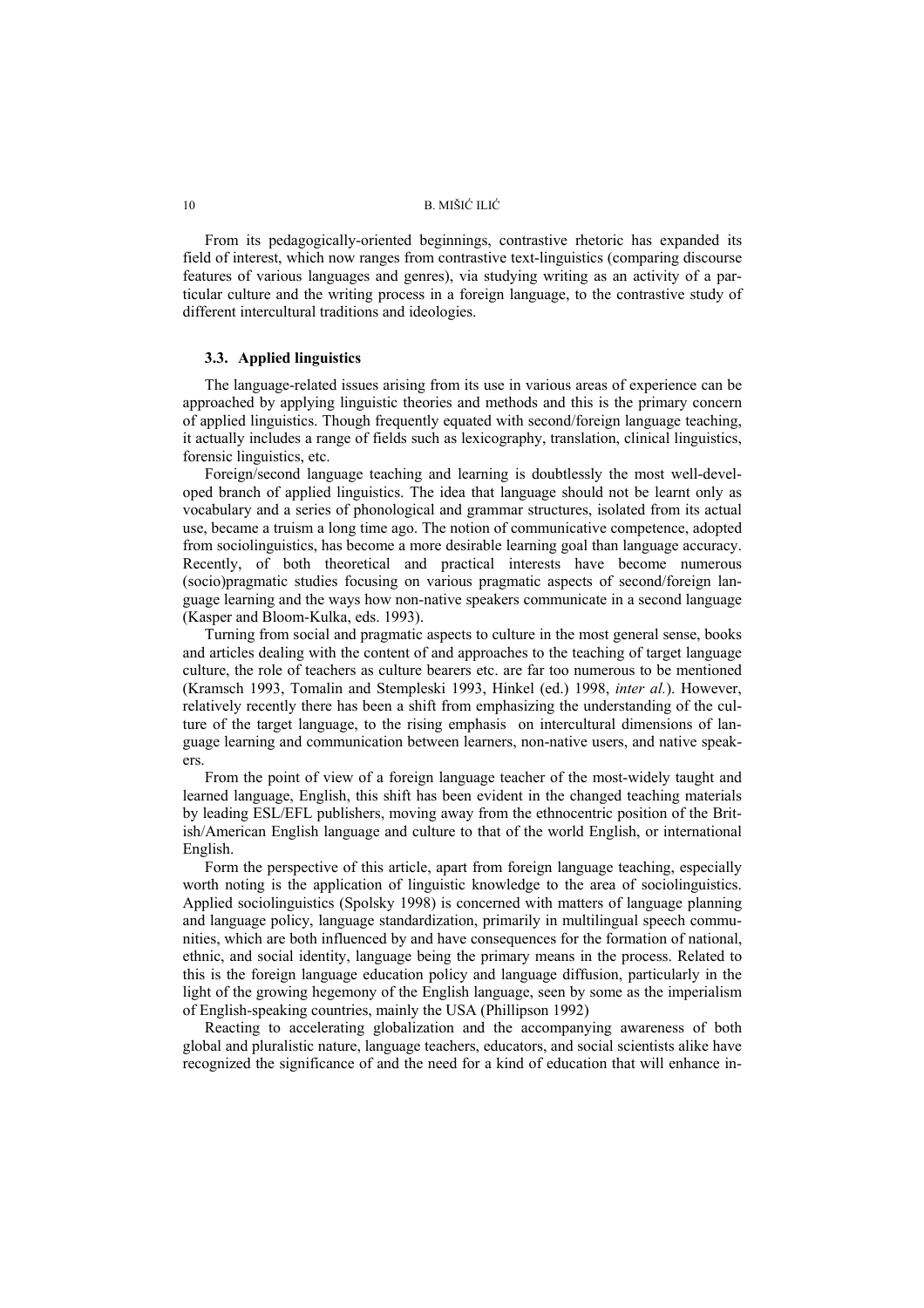tercultural communication, especially in certain walks of life such as international politics, business and economy. An example of applying the discourse approach to the study of such professional intercultural communication can be found in Scollon and Scollon (2001). It takes into consideration both culture and discourse systems (ideology, socialization, education, forms of discourse) and is especially valuable when focusing on members of different groups in direct social interaction with each other. What is generally sought for is the promotion of cross-cultural, intercultural, and multicultural understanding. Through the comparisons of cultural values, assumptions, and attitudes, and modes of verbal and non-verbal communication, cross-cultural miscommunication is hoped to be minimized, as well as language-related and language-constructed prejudices and stereotypes.

Apart from the more or less traditional areas of applied linguistics, in certain circles the term has been so much extended to include the study of every aspect of language use in a social reality. The efforts of social sciences, cultural studies, and linguistics seem to have joined in the form of critical discourse analysis, which examines how language works in contemporary society and reveals how discourse reflects and determines power structures, and how understanding these processes can enable people to resist and change them (Fairclough, 1991, 1995).

#### 4. LANGUAGE AND THOUGHT

Though sometimes simplistically viewed through its most obvious function of exchanging information and thought among people, i.e. through its referential, communicative aspect, language has other functions as well. One of the very important aspects is cognitive, which highlights the use of language as an instrument of thought and cognition, without necessary communicating the thoughts to others, as stressed by the very influential generative paradigm.

The relationship between language, thought and reality has fascinated philosophers and linguists for centuries, so this article will necessarily be able only to outline some of the significant research. What we are primarily interested in here is whether one's language determines or is determined by one's world view. Extending a person's world view to culture in the broadest sense of the word, we shall focus on the relationship between language and its cultural aspects, rather than psychological ones, on the one hand, and human cognition, on the other.

At the end of the previous section there has already been some indication of this issue, when we mentioned the premise of critical discourse analysis that discourse not only reflects reality, but language can be (intentionally) used in the construction of a particular reality.

The idea that the way we see the world is (to some degree) dependent on the language we use is an old one, but it was most clearly and influentially voiced by Wilhelm von Humboldt in his contention that each language contains a peculiar *Weltanschauung* (world view), which causes its speakers to see and think in a characteristic way, different from the speakers of other languages. This has become known as the principle of language relativity.<sup>2</sup>

<sup>&</sup>lt;sup>2</sup> For one of the most comprehensive accounts and critical appraisal see Miller 1968, and especially Bugarski 1984:131-157.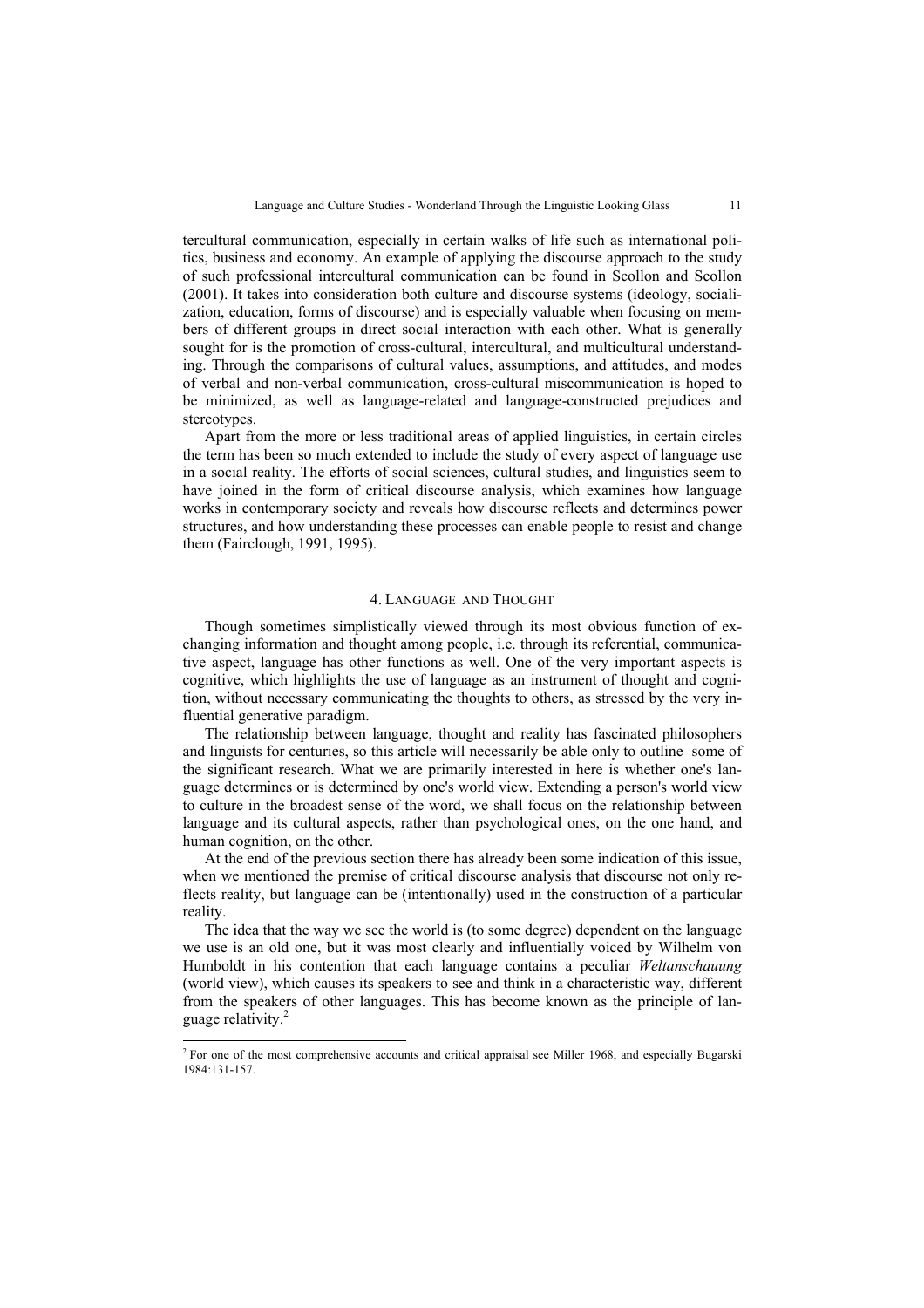In the first half of the  $20<sup>th</sup>$  century these ideas were particularly embraced in America, by the anthropologist F. Boas and linguist Edward Sapir, and expanded by Sapir and Benjamin Lee Whorf in what became known as the 'Sapir-Whorf hypothesis' of language relativity. Whorf's much-quoted statement that language is 'the shaper of ideas' and that 'we dissect nature along lines laid down by our native languages' has become the credo of linguistic determinism. Whorf continues: '… the world is presented in a kaleidoscopic flux of impressions which has to be organized in our minds – and this means largely by linguistic systems in our minds.' Later, he states: "This new principle of relativity holds that all observers are not led by the same physical evidence to the same picture of the universe, unless their linguistic backgrounds are similar.' (Whorf 1956:213-4, based on Vorf 1979). Wouldn't this mean that speakers of various languages do not look at the world with the same eyes, or, even, do not see the same world? Understandably, taken this radically, the Sapir-Whorf hypothesis was doomed to rebuttals both from common sense and from various fields of science and humanities (cf. Pinker 1994). Still, in its milder version, it continues to be inspiring for various comparatively-oriented and context-based studies (e.g. sociolinguistics, contrastive rhetoric, etc.).

It should be emphasized that the linguistic relativity hypothesis goes much further than the usual noting of vocabulary differences which reflect the immediate (physical and social) surroundings of different speech communities. What is more significant, more revealing and more decisive is the sphere of grammar. More precisely, it is grammatical categories and grammatical structures of a language that encode aspects of reality differently. Areas of experience that are important to cultures tend to get grammaticalized in their languages, which, in turn, determines the formation of the world view of their speakers, and, ultimately, both their group and individual behaviour. For example, Whorf's evidence from the American Indian language Hopi, which has no category of tense, indicates Hopi notion of and attitude to time, completely conceptually and practically different from the one of Western culture. Various similar grammatical examples have been objectively recorded for various languages, but what can be questioned are the conclusions and interpretations of these language data. This line of research and thought generally meant that on the basis of linguistic data, (non-linguistic) conclusions can be made about extralinguistic phenomena. 3

The idea of the significance of grammatical categories as the guideline for human cognition was recently revived and popularized by George Lakoff (1987) in his catchytitled book *Women, Fire, and Dangerous Things – What Categories Reveal about the Mind*. The relation between categorization, cognition and cultural beliefs may seem arbitrary, but though not direct and transparent, it can, nevertheless, be systematic and revealing. At the example of the Australian Aboriginal language Dyirbal, one of the grammatically most complex languages, Lakoff demonstrated that the allocation of nouns into four Dyurbal gender categories, which may seem random, is actually partly based on association and partly on myths and cultural beliefs of the Dyirbal people, which are different from Western ones.

Looking at the broader field of cognitive semantics of Lakoff and his circle, it should be noted that the basic notions of prototypes and conceptual metaphors have been exam-

l

<sup>&</sup>lt;sup>3</sup> Paradoxically, some of the fiercest opponents of linguistic relativism, the generativists, make the same methodological assumption by viewing language as the mirror of the mind in their attempt to make universal claims about human mind and nature by studying language.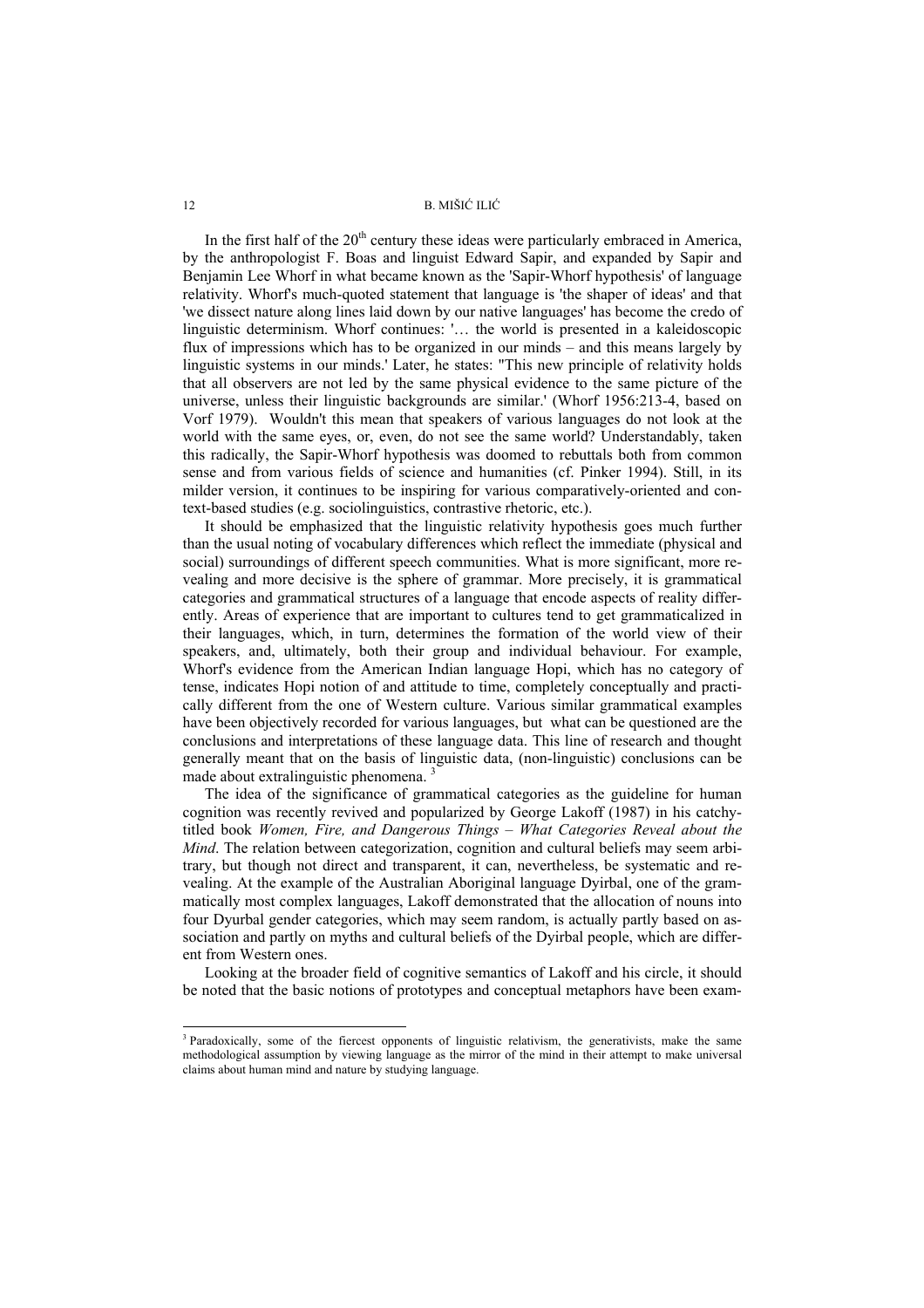ined cross-linguistically and cross-culturally as well, and found to be partly culture-specific. (Hiraga 1991, Rohrer 1991, Charters-Black and Ennis 2001, *inter al.*)

Finally, but by no means exhausting the list of relevant research on the issue of language, thought, and culture, we should also note the contribution of the Polish-born Australian linguist Anna Wierzbicka (1992, 1997). Starting from semantic analysis, she and her followers developed the 'natural semantic metalanguage' approach, based on the cross-linguistic evidence that there is a small core of basic universal meanings (semantic primes), shared by all languages, which can be either words or linguistic expressions. This common core can be used for linguistic and cultural analysis: to explicate complex and culture-specific words and grammatical constructions, and to articulate culture-specific values and attitudes (cultural scripts) in clear and translatable terms. This theory also hopes to provide a semantic foundation for universal grammar and linguistic typology and has applications especially in intercultural communication, lexicography, and language teaching.

#### 5. CONCLUSION

To conclude this overview of the relationship between the study of language and the study of culture, it should be noted that, though informative in its intent, it has, nevertheless, been inevitably rather selective and far from exhaustive. Our aim was to point to the areas where the study of language and the study of culture most markedly overlap, such as language and society, language use, and language and thought, and various linguistic disciplines studying them, as well as to draw attention to some ways language reflects and determines various networks of social and cognitive relationships in the world around us.

From the perspective of ordinary language users, in their regular travellings, some suggestions and a raised awareness of how language works in the world might facilitate the journey. On the other hand, and more significantly, the paper addresses students of language and culture, and linguists and social scientists in particular, probably the most inquisitive and professionally best-equipped among the travellers in the Wonderland. The indicated pathways of possible investigation sketched by the map of this article, equally interesting and stimulating, depending on the researchers' personal academic interests and preferences, are waiting to be filled in by new road signs and lampposts of innovative findings, deeper understanding and broader knowledge.

#### **REFERENCES**

- 1. Adams, P., Heaton, B, and Howarth, P., (eds.) (1991) *Socio-Cultural Issues in English for Academic Purposes*, London , Macmillan Publishers.
- 2. Auer, P. ed. (1998) *Code-Switching in Conversation: Language, Interaction and Identity*, London, Routlage.
- 3. Bamgbose, A. (1991) *Language and the Nation: The Language Question in Saharan Africa*, Edinburgh, EUP.
- 4. Blagojević, S. (2000) 'Cultural Background as a Factor Affecting Scientific Research Writing', in *Congress Proceedings of The First International Congress MALA '98*, Filozofski fakultet, Skoplje, 301-309.
- 5. Bloor, M. and Bloor, T. (1991) 'Cultural Expectations and Socio-pragmatic Failure in Academic Writing', in Adams, P., Heation, B., and Howarth, P., (eds.).
- 6. Bloom-Kulka, S. House, J., and Kasper, G. (eds.) (1989) *Cross-cultural Pragmatics: Requests and Apologies,* Norwood NJ, Ablex.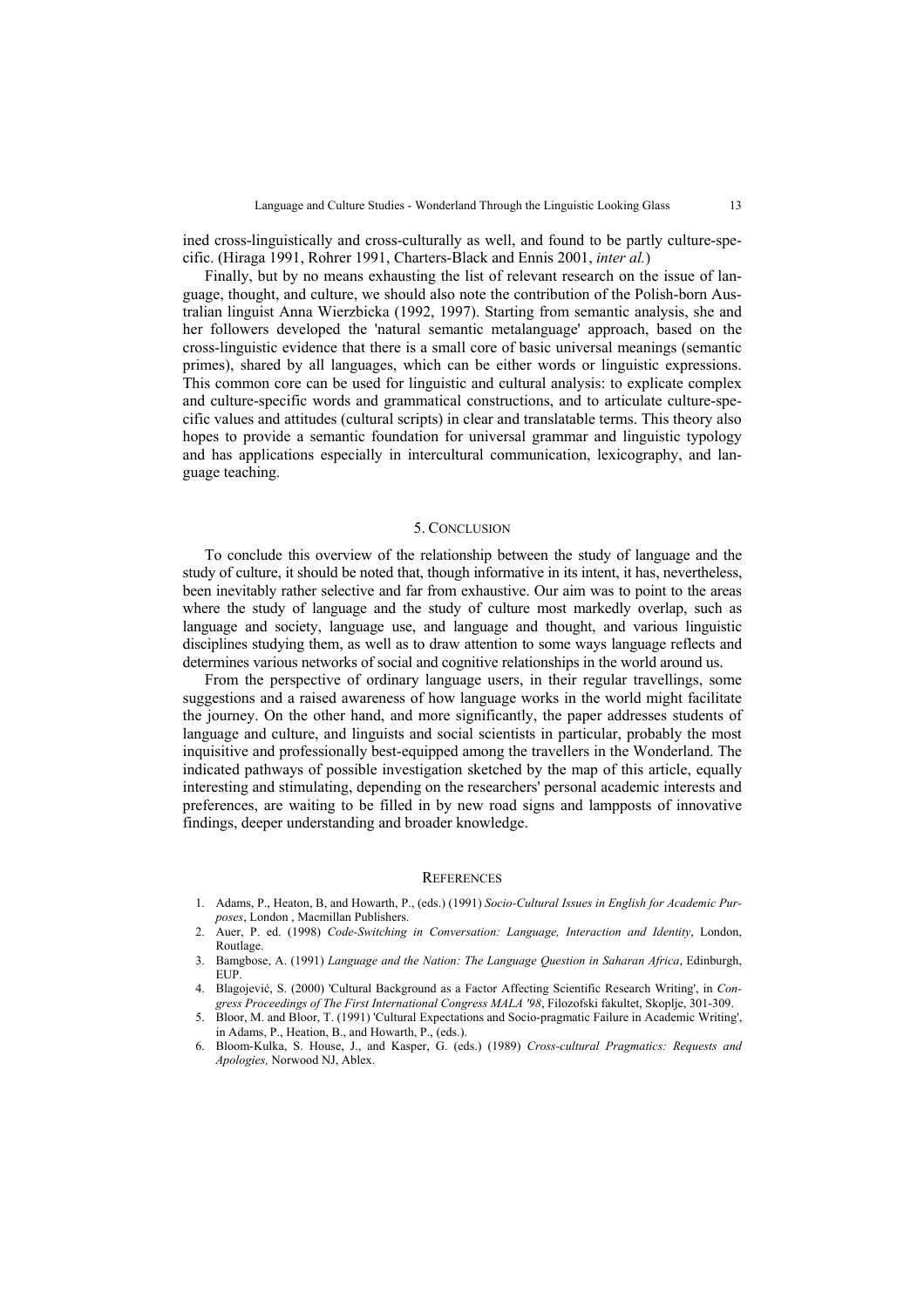- 7. Brown, R. and Gilman, A. (1960) 'The Pronouns of Power and Solidarity', in Sebeok T. (ed.) *Language and Style*, 253-276.
- 8. Brown, P. and Levinson S. (1987) *Politeness: Some Universals of Language Usage*, Cambridge, CUP.
- 9. Bugarski, R. (1984) *Jezik i lingvistika*, 2.izd., Beograd, Nolit.
- 10. Bugarski, R. (1986) *Jezik u društvu*, Beograd, Prosveta XX vek.
- 11. Bugarski, R. (1997a) *Jezik od mira do rata*, 3.izd., Beograd, Čigoja štampa/XX vek.
- 12. Bugarski, R. (1997b) *Jezik u društvenoj krizi*, Beograd, Čigoja štampa/XX vek.
- 13. Bugarski, R. (2001) *Lica jezika*, Beograd, Čigoja štampa/XX vek.
- 14. Charteris-Black, J. And Ennis, T. (2001) 'A Comparative Study of Metaphor in Spanish and English Financial Reporting', *English for Specific Purposes*, 20 (3) 249-266.
- 15. Clyne, M. (1987) 'Cultural differences in the organization of academic texts', *Journal of Pragmatics*, vol.11, 2:219-240.
- 16. Coates, J. (1986) *Women, Men and Languge: A Sociolinguistic Account of Sex Differences in Language*, London, Longman.
- 17. Coates, J. (ed.) (1998) *Language and Gender (A Reader)*, Oxford, Blackwell.
- 18. Cole, P. And Morgan, J. (eds.) (1975) *Syntax and Semantics 3. Speech Acts*, New York, Academic Press. 19. Cook, G. (1989) *Discourse*, Oxford, OUP.
- 20. Connor, U. (1996) *Contrastive Rhetoric: Cross-cultural Aspects of Second-language Writing*, Cambridge, CUP.
- 21. Cutting, J. (2002) *Pragmatics and Discourse*, London, Routledge.
- 22. Čmejrkova, S. (1996) 'Academic Writing in Czech and English', in Ventola and Maurannen, (eds.), 136- 154.
- 23. Duranti, A. (1997) *Linguistic Anthropology*, Cambridge, CUP.
- 24. Duszak, A. (1994) 'Academic Discourse and Intellectual Styles', *Journal of Pragmatics,* vol. 21. 5:291- 307.
- 25. Ervin-Tripp, S. (1972) 'Sociolinguistic Rules of Address' in Pride and Holmes, eds. 225- 240.
- 26. Fairclough, N. (1991) *Language and Power*, London, Longman.
- 27. Fairclough, N. (1995) *Critical Discourse Analysis: The Critical Study of Language,* London, Longman.
- 28. Firth, J.R. (1968) *Selected Papers*, ed. by F. Palmer, London Longman.
- 29. Gnerre, M. (2000) 'From Headhunters to Writers: AShuar Myth and an Oration', in Sammons and Sherzer, eds.
- 30. Grice, P. (1975) 'Logic and Conversation', in Cole And Morgan, eds., 41-58.
- 31. Gumperz, J. (1982) *Discourse Strategies*, Cambrigde, CUP.
- 32. Hajmz, D. (1980) *Etnografija komunikacije*, Beograd, BIGZ/XX vek.
- 33. Heč, E. (1979) *Antropološke teorije*, Beograd, BIGZ/XX vek.
- 34. Hinkel, E. , ed. (1999) *Culture in Second Language Teaching and Learning*, Cambridge, CUP.
- 35. Hiraga, M. (1991) 'Metaphor and Comparative Cultures', in *Cross-cultural Communication: East and West*, vol 3. ed. P. Fendos, National University Taiwan.
- 36. Holmes, J. (1995) *Women, Men and Politeness,* London, Longman.
- 37. Holmes, J. (2001) *An Introduction to Sociolinguistics*, 2nd ed., London, Longman.
- 38. Kaplan, R. (1966) 'Cultural Thought patterns in Inter-Cultural Education', *Language Learning,* vol.16, 1- 2, 1-20.
- 39. Kaplan R. (1988) 'Contrastive Rhetoric and Second Language Learning: Notes Towards a Theory of Contrastive Rhetoric', in Purves, A. ed., 285-299.
- 40. Kasper, G. and Bloom-Kulka, S., eds. (1993) *Interlanguage Pragmatics*, Oxford, OUP.
- 41. Kramsch, C. (1993) *Context and Culture in Language Teaching*, Oxford, OUP.
- 42. Kramsch, C. (1998) *Language and Culture*, Oxford, OUP.
- 43. Labov, W. (1966) *The Social Stratification of English in New York City,* Washington D.C., Center for Applied Linguistics.
- 44. Labov W. (1972) 'The Study of Language in Its Social Context' in Pride and Holmes, eds. 180-202.
- 45. Labov, W. (2001) *Principles of Linguistic Change (Social Factors)*, Oxford, Blackwell.
- 46. Lakoff, G. (1987) *Women, Fire, and Dangerous Things What Categories Reveal about the Mind,*  Chicago, Chicago University Press.
- 47. --------------- *Merriam-Webster Collegiate Dictionary*, 10<sup>th</sup> edition, New York, Portland.
- 48. Miller, R. (1968) *The Lingustic Relativity Principle and Humboldtian Ethnolinguistics*, the Hague, Mouton.
- 49. --------------- *OED The New Shorter Oxford English Dictionary*, Oxford, Clarendon Press.
- 50. Phillipson, R. (1992) *Linguistic Imperialism*, Oxford, OUP.